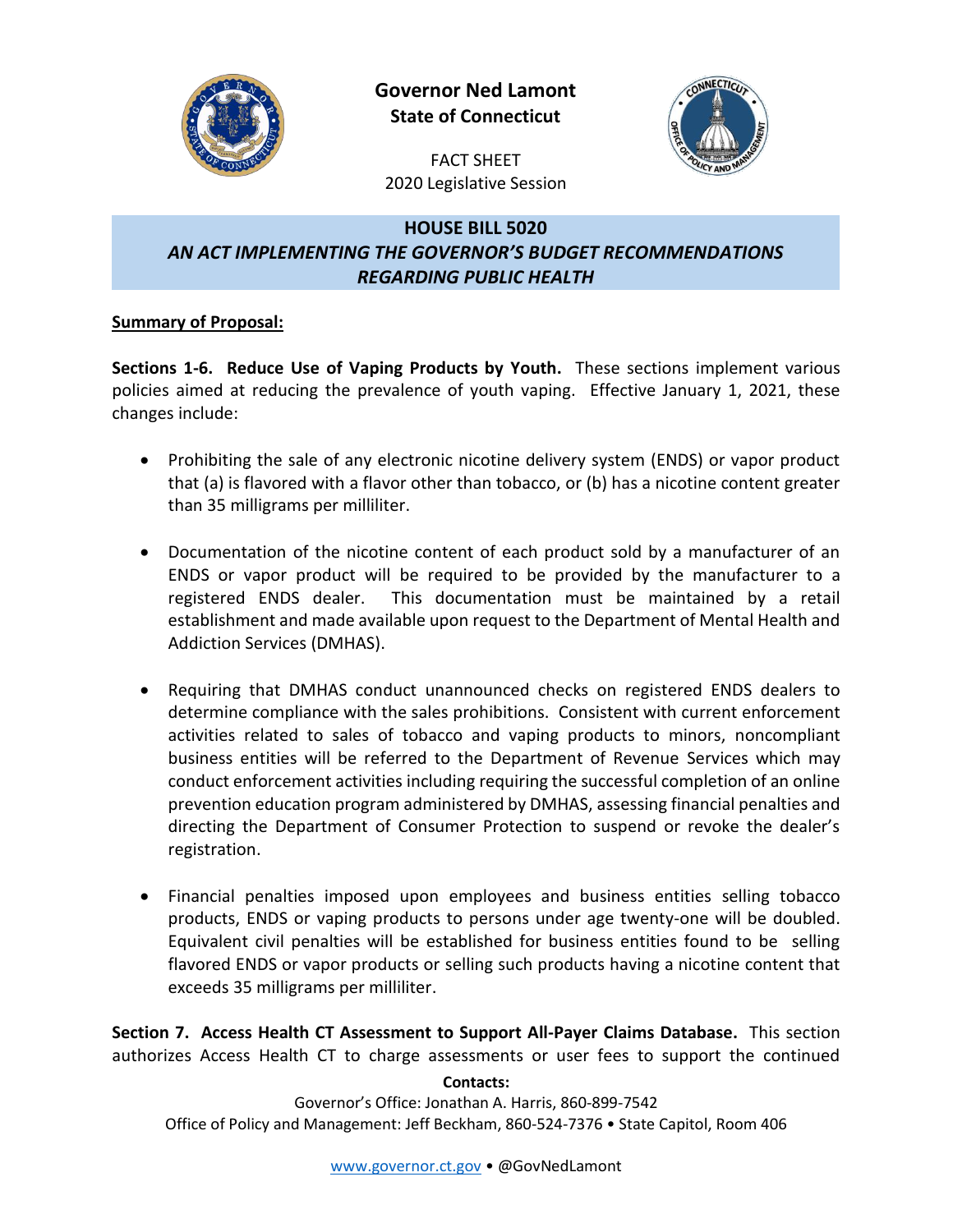operation of the All-Payer Claims Database (APCD) program and to enter into an agreement with the Office of Health Strategy (OHS) to transfer the funds collected to OHS. The language also requires that the agreement be subject to approval by OHS and the Office of Policy and Management.

**Sections 8-10. Implement Licensure of Albert J. Solnit Children's Center (Solnit Center).**  Effective April 1, 2021, these sections remove the licensure exemption for the hospital and Psychiatric Residential Treatment Facility (PRTF) units at the Solnit Center, operated by the Department of Children and Families (DCF). The Solnit Center consists of a south campus, having a 50-bed children's psychiatric hospital, and a 24-bed PRTF serving adolescent girls; and a north campus, having a 38-bed PTRF serving adolescent males.

The Department of Public Health (DPH) will be required adopt regulations to license the PRTF units on the Solnit Center's north and south campuses. The department is granted discretionary authorization to license the facility prior to the adoption of regulations through implementation of policies and procedures, provided DPH publishes notice of intent to adopt the regulations on the eRegulations system not later than twenty days after implementation.

**Section 11. Include Vaping and Marijuana Use in School Health Curriculum.** This section adds the avoidance of electronic nicotine delivery systems (ENDS), vaping products and marijuana to the list of topics that must be included in the health curriculum taught every academic year to pupils in all grades in the public schools.

**Section 12. Enhance Rights of Residential Care Homes Residents Experiencing Involuntary Transfer or Discharge.** This section makes changes that will allow a Residential Care Home (RCH) to qualify as a home and community-based setting under federal regulations, thus enabling RCH residents to receive home and community-based services and avoid institutionalization. Approximately 250 individuals currently reside in RCHs and receive Medicaid services under the Connecticut Home Care Program for Elders waiver. Pursuant to 42 CFR 441.301, residents living in home and community-based settings must have comparable protections to those provided to tenants under the state's landlord/tenant law. CGS 19a-535a, regarding the transfer or discharge of RCH patients, is amended to provide broader protections and appeal rights that are consistent with this requirement.

Major changes from current law include:

- requiring notice to the resident of a non-emergency transfer or discharge be made at least 60 days prior to the proposed transfer or discharge date, as opposed to 30 days prior under current law;
- allowing the resident or his representative 60 days to initiate an appeal; however, to stay a proposed transfer or discharge, the appeal must be filed within 20 days after receipt of the notice unless good cause is demonstrated. Under current law, the request for a hearing must be filed within 10 days of the receipt of the notice;
- authorizing DPH to require an RCH to readmit a resident that has been transferred or discharged in violation of the law;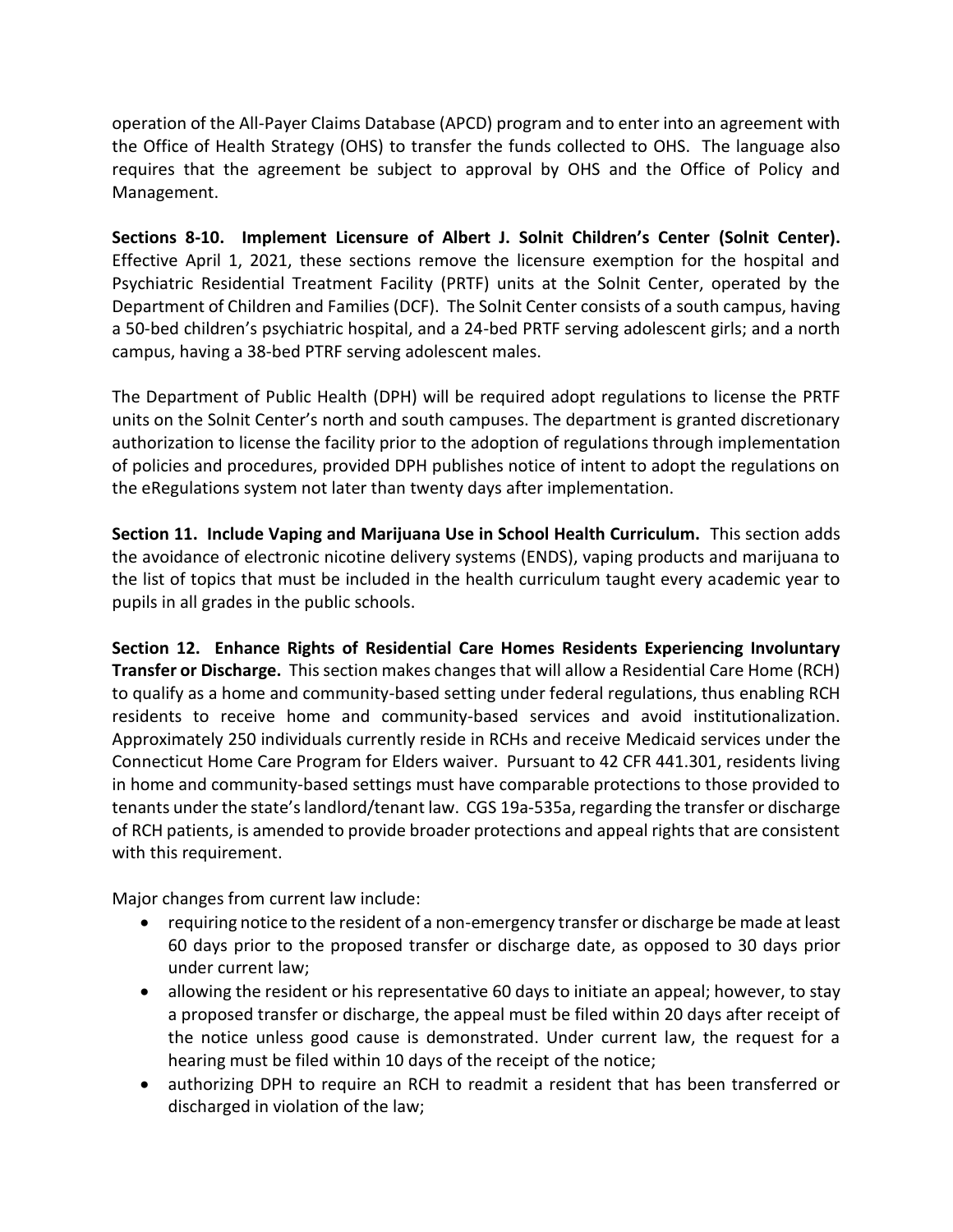allowing an aggrieved party to appeal to the Superior Court and requiring the court to consider such an appeal as a privileged case.

## **Reason for Proposal:**

Legislation is required to implement the Governor's proposed budget.

## **Significant Impacts:**

**Sections 1 - 3.** DMHAS will hire two additional Special Investigatorsto conduct compliance checks to enforce the ban on flavored vaping products and monitor adherence to the nicotine content cap sales restriction. Consistent with how DMHAS funds their other tobacco compliance staff, these positions will be funded out of the Drug Asset Forfeiture Revolving Account, a nonappropriated, non-lapsing account in the General Fund. DMHAS will make available the online prevention education program required within Section 3 within existing resources. This program will be available to persons who violate the flavor ban as well as the nicotine content cap.

The Governor also proposes doubling the penalties assessed to employees and businesses who sell vaping products to those under the age of 21 (**Sections 3 and 6)**. Civil penalties for employees who do not complete an online prevention education program will go from \$200 to \$400 for a first offense, and from \$250 to \$500 for subsequent offenses. Civil penalties for businesses will go from \$300 to \$600 for a first offense for those not completing an online prevention program, from \$750 to \$1,500 for a second offense, and from \$1,000 to \$2,000 for a third offense. Maximum criminal fines for selling vaping products to underage persons are similarly doubled (\$300 to \$600 first offense, \$750 to \$1,500 second offense, \$1,000 to \$2,000 third offense). The resulting revenue gain from these changes is not anticipated to exceed \$10,000.

Similarly, the penalties assessed to employees and businesses who sell cigarette and tobacco products to those under the age of 21 will be doubled (**Sections 4 and 5)**. Civil penalties for those employees who do not complete an online prevention education program will go from \$200 to \$400 for a first offense, and from \$250 to \$500 for subsequent offenses. Civil penalties for businesses will go from \$300 to \$600 for a first offense for those not completing an online prevention program, from \$750 to \$1,500 for a second offense, and from \$1,000 to \$2,000 for a third offense. For business entities having cigarette vending machines, for those who do not complete an online prevention education program, the penalties will go from \$500 to \$1,000 for a first violation, from \$750 to \$1,500 for a second violation, and from \$1,000 to \$2,000 for a third violation. Maximum criminal fines for selling tobacco products to underage persons are similarly doubled (\$300 to \$600 first offense, \$750 to \$1,500 second offense, \$1,000 to \$2,000 third offense). The resulting revenue gain from these changes is not anticipated to exceed \$10,000.

Establishing equivalent civil penalties for businesses found to have violated the sales ban on flavored vaping products or the nicotine content cap will result in a revenue gain that is not anticipated to exceed \$10,000.